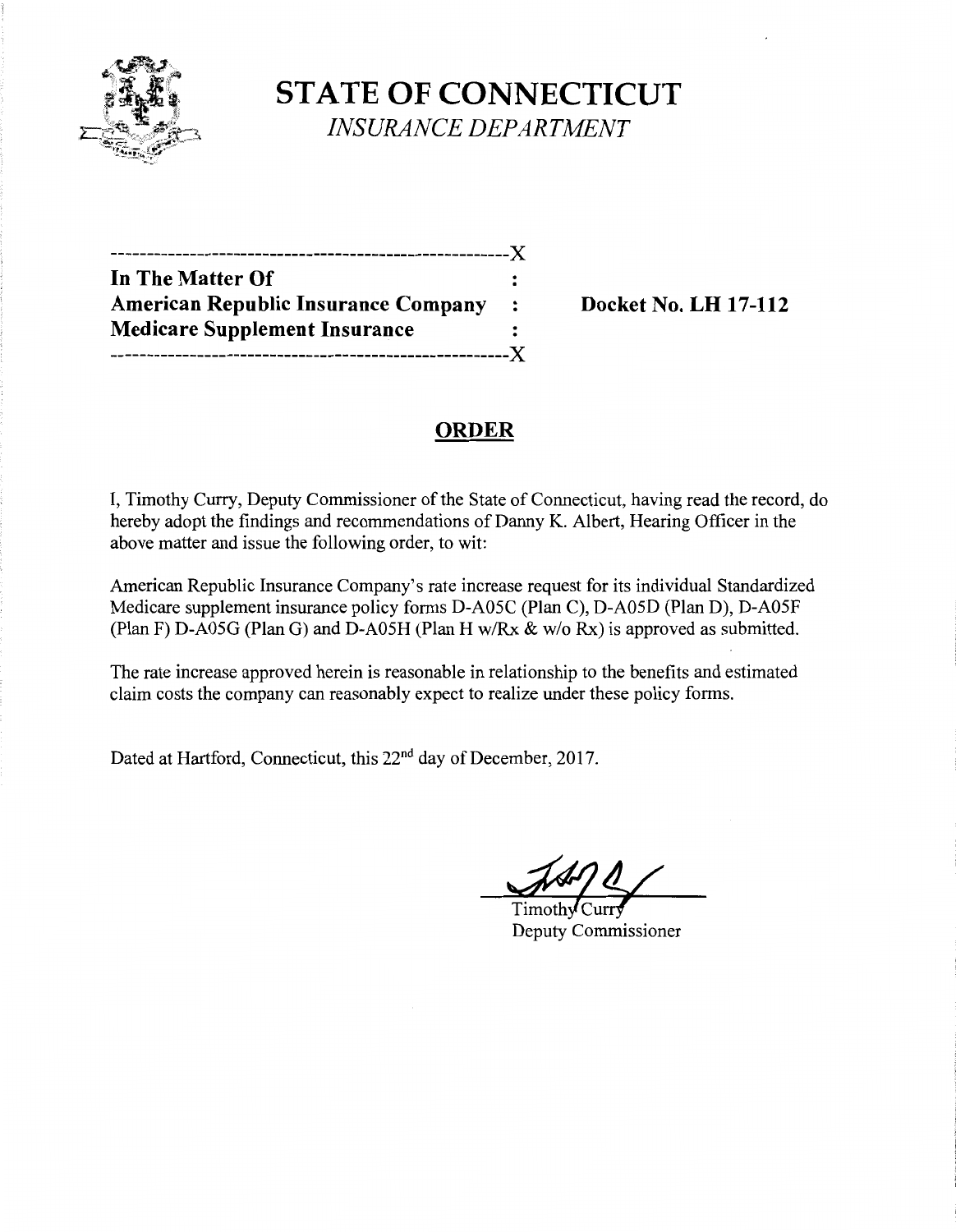

**STATE OF CONNECTICUT**  *INSURANCE DEPARTMENT* 

| In The Matter Of                           |           |
|--------------------------------------------|-----------|
| <b>American Republic Insurance Company</b> | $\cdot$ : |
| <b>Medicare Supplement Insurance</b>       |           |
|                                            |           |

**American Republic Insurance Company** : **Docket No. LH 17-112** 

## **PROPOSED FINAL DECISION**

#### **I. INTRODUCTION**

The Insurance Commissioner of the State of Connecticut is empowered to review rates charged for individual and group Medicare supplement policies sold to any resident of this State who is eligible for Medicare. The source for this regulatory authority is contained in Chapter 700c and Section 38a-495a of the Connecticut General Statutes.

After due notice, a hearing was held at the Insurance Department in Hartford, CT on Thursday, December 14, 2017, to consider whether or not the rate increase requested by American Republic Insurance Company on its individual Standardized Medicare supplement insurance business should be approved.

No members from the general public attended the hearing.

No company representatives from American Republic Insurance Company attended the hearing.

The hearing was conducted in accordance with the requirements of Section 38a-474, Connecticut General Statutes, the Uniform Administrative Procedures Act, Chapter 54 of Section 38a-8-1 et seq. of the Regulations of Connecticut State Agencies.

A Medicare supplement policy is a private health insurance policy sold on an individual or group basis, which provides benefits that are additional to the benefits provided by Medicare. For many years Medicare supplement policies have been highly regulated under both state and federal law to protect the interests of persons eligible for Medicare who depend on these policies to provide additional coverage for the costs of health care.

Effective December 1, 2005, Connecticut amended its program of standardized Medicare supplement policies in accordance with Section 38a-496a of the Connecticut General Statutes, and Sections 38a-495a-1 through 38a-495a-21 of the Regulations of Connecticut Agencies. This program, which conforms to federal requirements, provides a "core" package of benefits known as Plan A. Insurers may also offer any one or more of eleven other plans (Plans B through N).

Effective January 1, 2006, in accordance with Section 38a-495c of the Connecticut General Statutes (as amended by Public Act 05-20) premiums for all Medicare supplement policies in the state must use community rating. Rates for Plans A through N must be computed without regard to age, gender, previous claims history or the medical condition of any person covered by a Medicare supplement policy or certificate.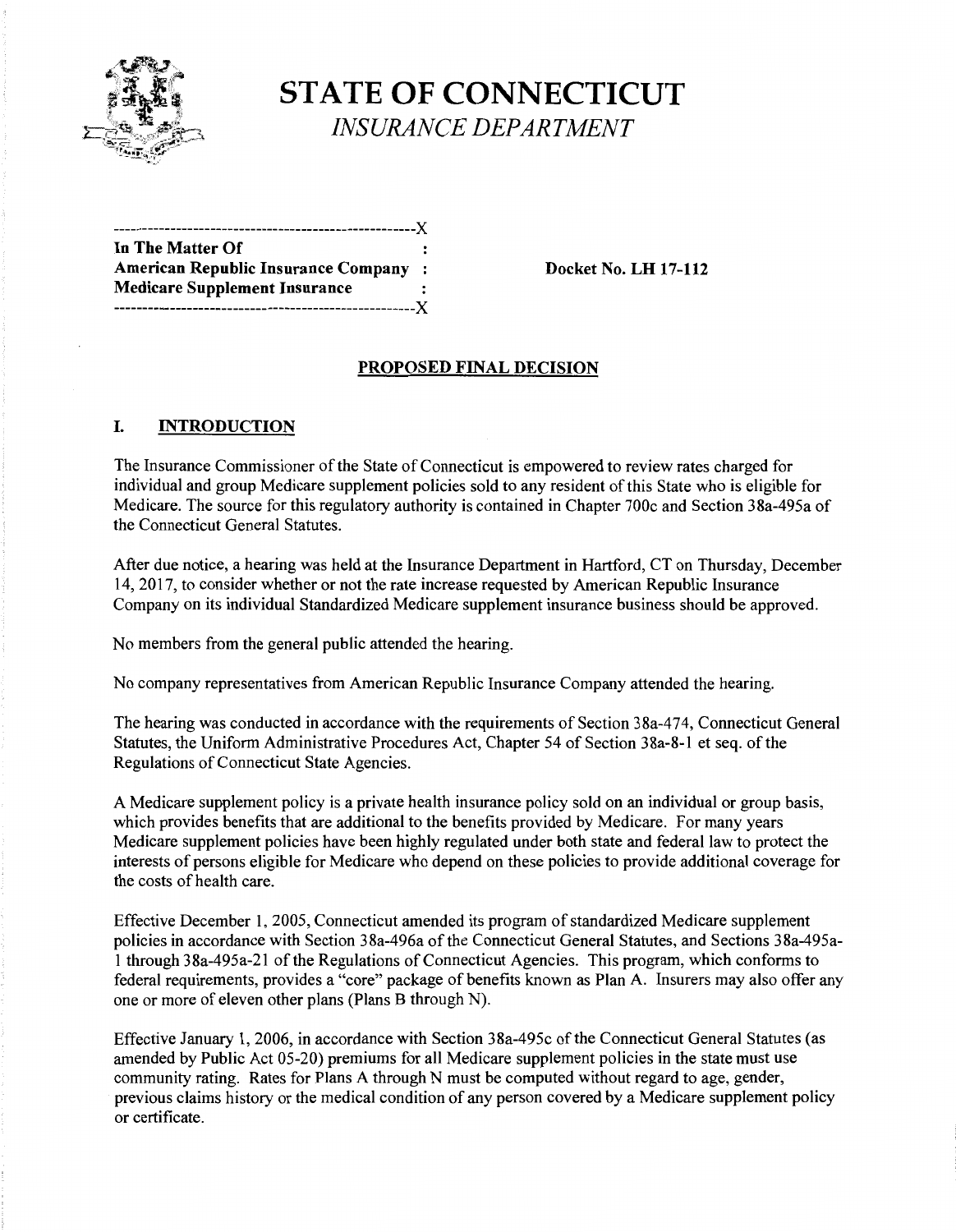The statute provides that coverage under Plans A through N may not be denied on the basis of age, gender, previous claims history or the medical condition of any covered person. Insurers may exclude benefits for losses incurred within six months from the effective date of coverage based on a pre-existing condition.

Effective October 1, 1998, carriers that offer Plan B or Plan C must make these plans as well as Plan A, available to all persons eligible for Medicare by reason of disability.

Insurers must also make the necessary arrangements to receive notice of all claims paid by Medicare for their insureds so that supplement benefits can be computed and paid without requiring insureds to file claim forms for such benefits. This process of direct notice and automatic claims payment is commonly referred to as "piggybacking" or "crossover".

Sections 38a-495 and 38a-522 of the Connecticut General Statutes, and Section 38a-495a-10 of the Regulations of Connecticut Agencies, state that individual and group Medicare supplement policies must have anticipated loss ratios of 65% and 75%, respectively. Under Sections 38a-495-7 and 38a-495a-10 of the Regulations of Connecticut Agencies, filings for rate increases must demonstrate that actual and expected losses in relation to premiums meet these standards, and anticipated loss ratios for the entire future period for which the requested premiums are calculated to provide coverage must be expected to equal or exceed the appropriate loss ratio standard.

Section 38a-473 of the Connecticut General Statutes provides that no insurer may incorporate in its rates for Medicare supplement policies factors for expenses that exceed 150% of the average expense ratio for that insurer's entire written premium for all lines of health insurance for the previous calendar year.

## **II. FINDING OF FACT**

After reviewing the exhibits entered into the record of this proceeding, and utilizing the experience, technical competence and specialized knowledge of the Insurance Department, the undersigned makes the following findings of fact:

- 1. American Republic Insurance Company (acquired from World Insurance Company) has requested a 2.5% rate increase on its individual standardized Medicare supplement policy forms D-A05 (C, D, F, G and H).
- 2. As of August 31, 2017 there were 15 policies in-force in Connecticut and 233 nationwide.
- 3. The most recent rate increase approved was 4.0% effective 2/1/2017 for Plans C, D, G and H.
- 4. The subject policies are no longer sold.
- 5. American Republic certified that their expense factors are in compliance with section 38a-473, C.G.S.
- 6. American Republic has conformed to subsection (e) of section 38a-495c, C.G.S. regarding the automatic claims processing requirement.
- 7. The proposed rates are designed to satisfy the Connecticut regulatory loss ratio of 65%.